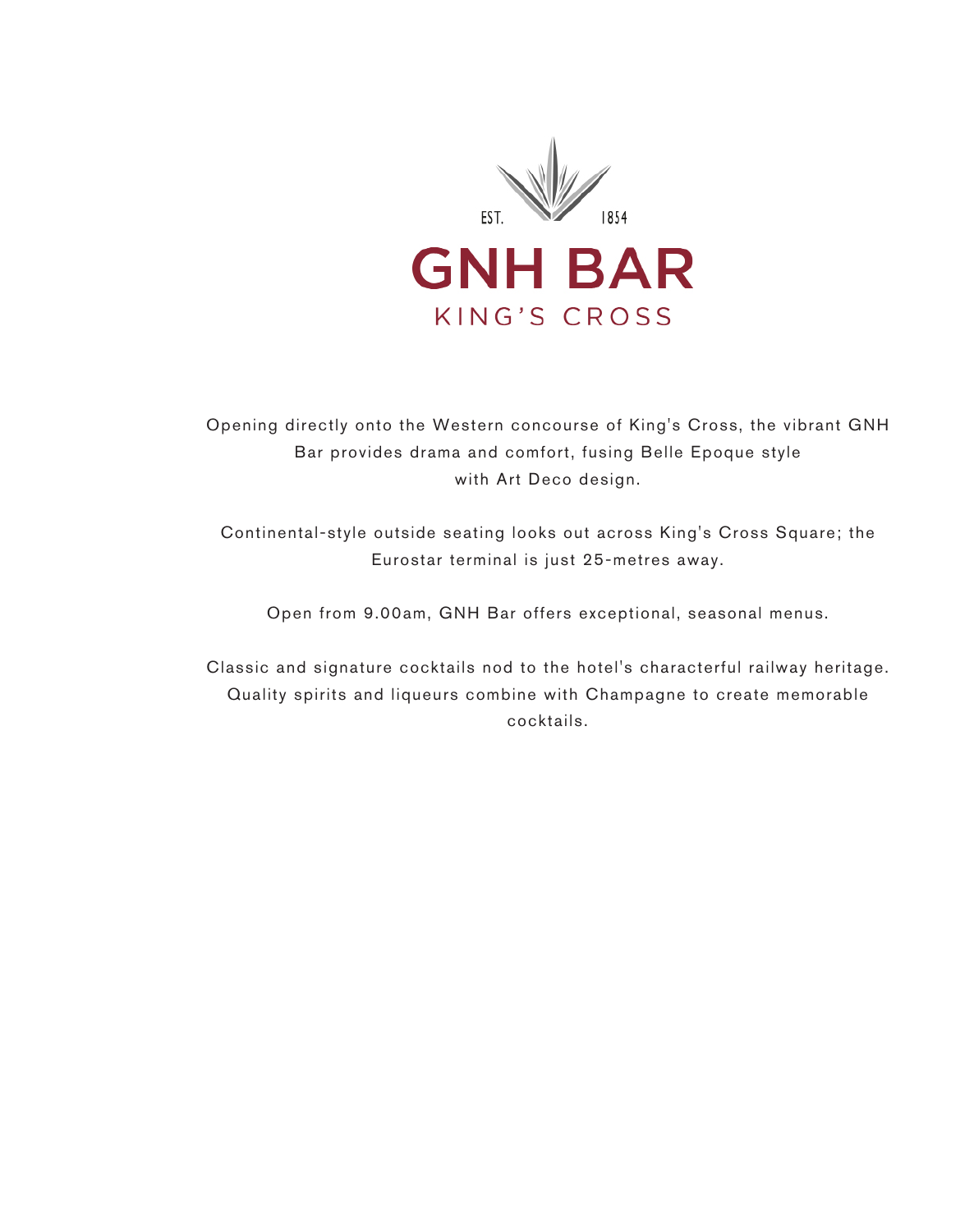### FOOD MENU | AVAILABLE MONDAY-SATURDAY UNTIL 10PM | SUNDAY UNTIL 5PM

### BREAKFAST AVAILABLE MONDAY-SUNDAY 9AM-11AM

Morning pastries (v) | **6** English bacon bun | **9** add egg | **2** Scottish smoked salmon bagel, cream cheese | **12** Avocado, tomato & spinach seeded bagel (vg) | **10** Plum crunch pot, Greek yoghurt (v) | **6**

### BAR SNACKS

Marinated mixed olives (vg)| **3.50** Truffle & pecorino nuts (v) | **4.50** Rosemary Salt Fries (vg) | **5** Padron peppers, sea salt (vg) | **8** Pecorino cheese and leek croquettes, fig jam (v) | **9** Lentil, roast squash salad, vegan raita (vg) | **10/15** Buttermilk fried chicken bites, bbq sauce | **11**

Beal`s farm cured meat | **19** Cornichons, sourdough toast Selection of British cheeses (v) | **15** quince jelly, seeded crackers Cured meat and British cheese selection | **25** Mediterranean platter (vg) | **17** olives, hummus, mutabal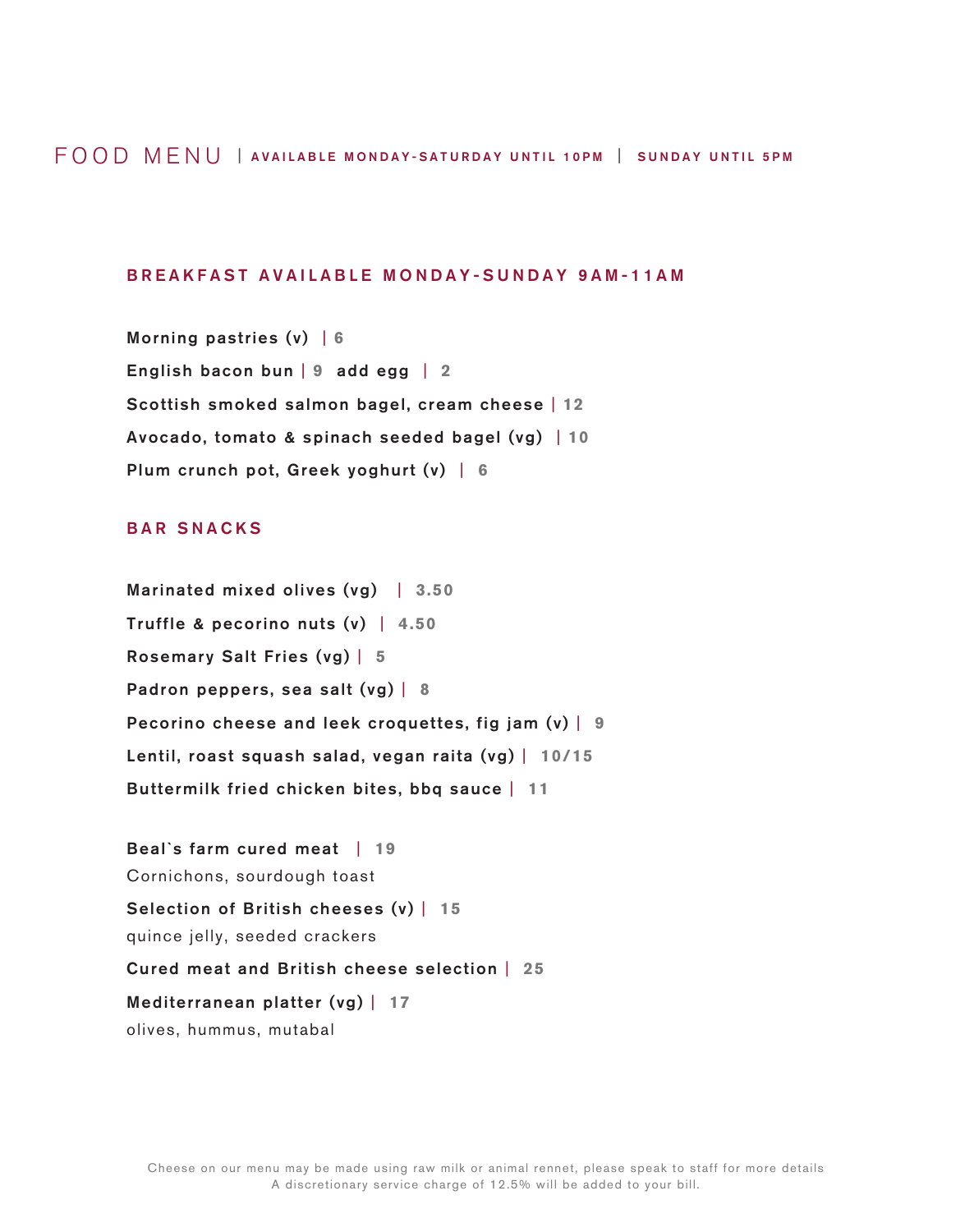# FOOD MENU | AVAILABLE MONDAY-SATURDAY UNTIL 10PM | SUNDAY UNTIL 5PM

### LARGE PLATES

Beetroot & chickpea burger (vg) | **16** turmeric bun, vegan cheese, smoked paprika mayonnaise, rosemary french fries, bread & butter pickles Classic Caesar salad with chicken | **17** Club Sandwich | **17** chicken, bacon, tomate, avocado, lettuce Beer battered cod | **17** hand-cut chunky chips GNH Beef burger | **18** sesame brioche, red Leicester, GNH sauce,

#### SWEET

- Eton Mess | **9**
- Chocolate marquise | **9**
- Selection of ice creams/sorbets | **6**

rosemary french fries, bread & butter pickles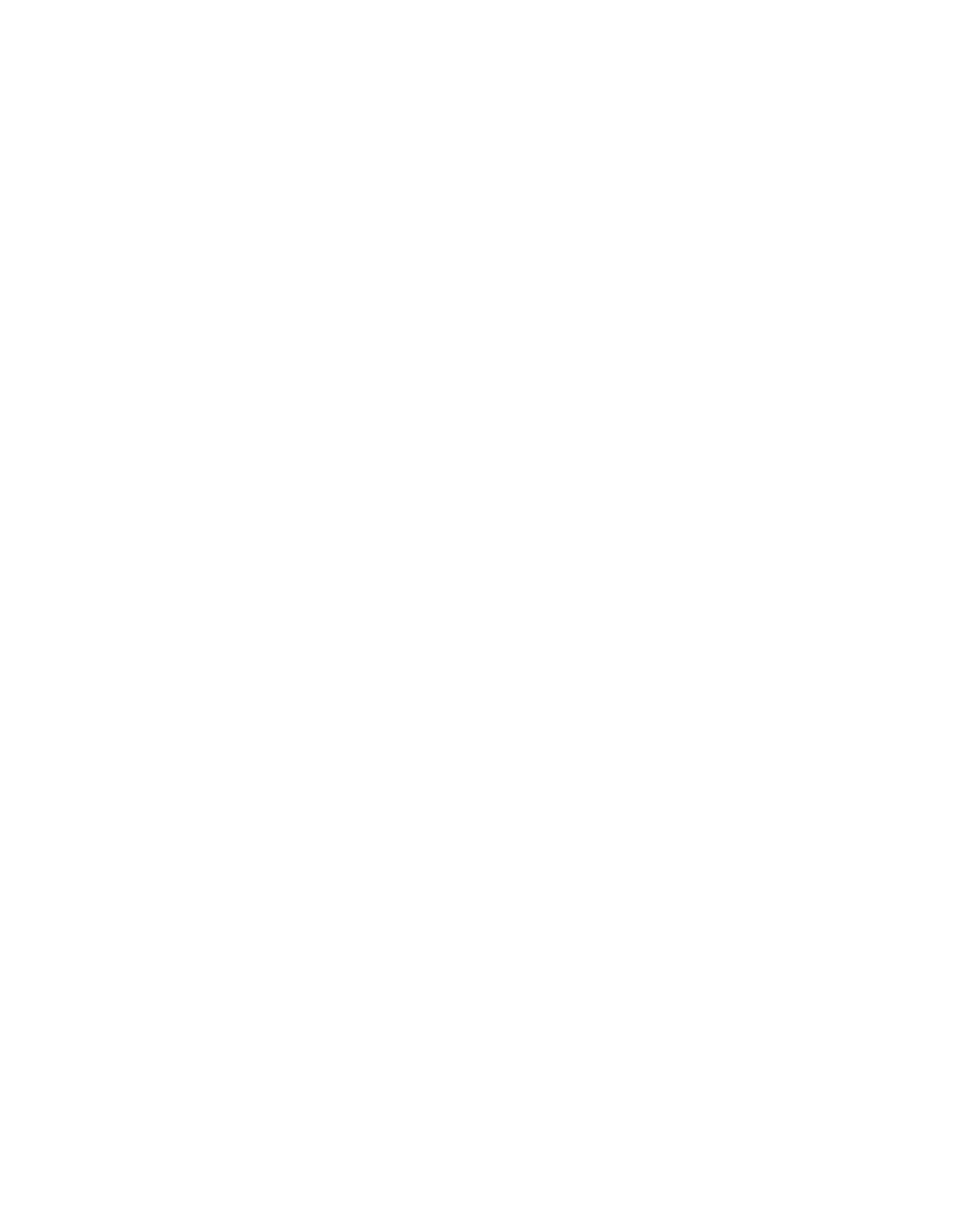# GNH SUMMER SIGNATURE COCKTAILS

### BLUE VELVET | **12.50**

The Botanist Dry Gin, St Germain Elderflower liqueur, lemon juice, Briottet Creme de Violette, egg white

Velvety soft with subtle floral and sour notes.

### HERE COMES THE SUN | **12.50**

## Mount Gay Eclipse, Falernum liqueur, Goslings 151, grapefruit juice, ginger, cinnamon, lime juice

Take me to the islands. Transport yourself away with this rum mix, and land firmly on the beach with the warming and fruity flavours.

#### CROWN JEWEL | **12.50**

### Belle de Brillet Pear & Cognac liqueur, lemon juice, sugar syrup, Panniet Champagne

For a little added grandeur, indulge in this golden concoction of champagne and pear liqueur. Crowned with a sugared rim.

### FLAMING MARGARITA | **12.50**

### Chili Tequila, Cointreau, lime juice, agave syrup

Fiery tequila with spicy kicks that tease your tongue and zing your lips, a take on Tommy's Margarita but with attitude...

#### FLEURISSIMO | **12.50**

# The Botanist Dry Gin, Aperol, Peach liqueur, plum cordial, lemon juice, soda water

A frisson of bright and light fruit flavours with an extra refreshing finish.

### GOLDEN HOUR | **12.50**

## Bruichladdich The Classic Laddie, Cointreau, Belle de Brillet Pear & Cognac liqueur, lemon juice, pineapple juice, vanilla, Angostura bitter

Sultry and sweet. Slow down with this heady drink and enjoy sip by sip...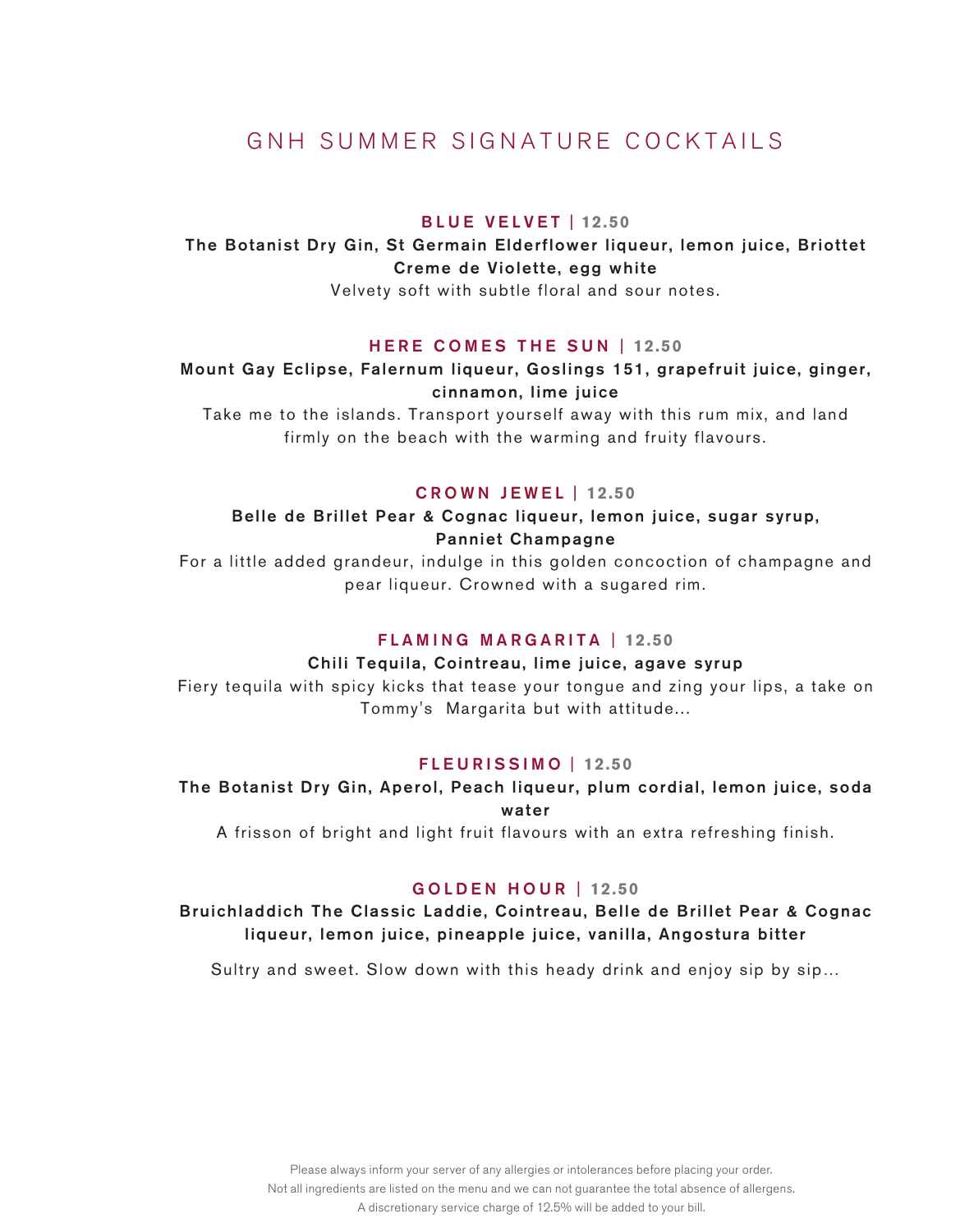# BARREL AGED COCKTAILS

Our unique barrel-aged cocktails spend 6-12 weeks in French Oak barrels, making them smoother and silkier with new aromas and flavours. Aging the cocktails allows for the infusion of subtle spice notes from the wood, leading to a deliciously complex, multi-layered drink.

NEGRONI | **15** Haymans London Dry Gin, Antica Forumla, Campari, Orange bitters with an Orange twist

MARTINEZ | **15** Del Professore Madame & Del Professore Monsieur Gin, Antica Formula, Luxardo Maraschino, Orange bitters with a lemon twist

# ROB ROY | **15**

Aberfeldy 12-year-old, Antica Formula, Angostura & Orange bitters, Maraschino cherry with an Orange twist

MANHATTAN | **15** Buffalo Trace Bourbon, Antica Formula, Angostura bitters, Maraschino Cherry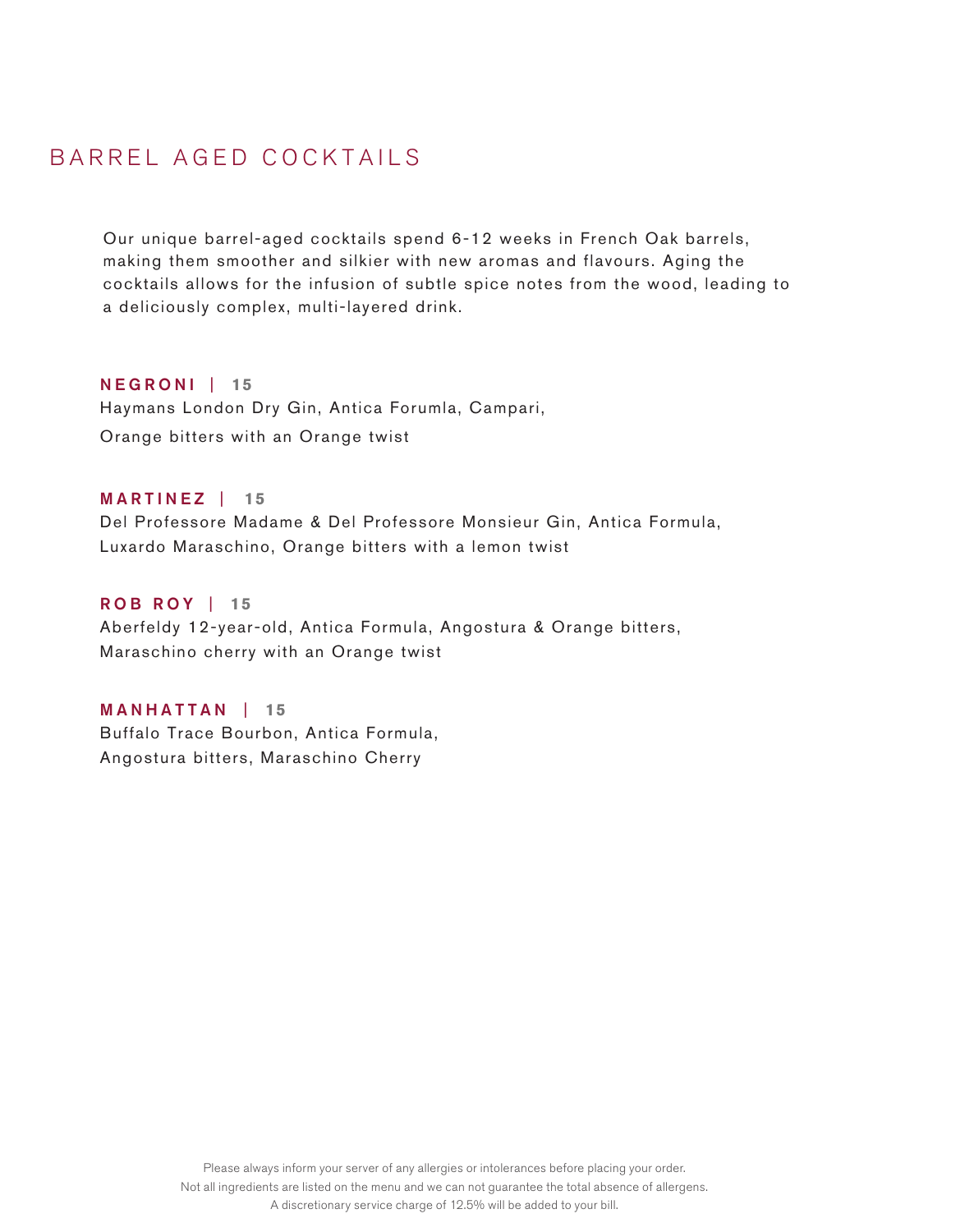# GNH CLASSIC COCKTAILS

PALOMA | **12** El Jimador Bianco, fresh grapefruit juice, fresh lime, soda water

> SIDECAR | **12** Martell VS, Cointreau, fresh lemon juice, 1/2 sugar rim

> > GIBSON MARTINI | **12** Tanqueray, Noilly Prat, pickled onion

CLOVER CLUB | **12.50** Tanqueray, Noilly Prat, fresh lemon juice, raspberries, egg white

> APEROL SPRITZ | **12.50** Aperol, Prosecco, soda water

LADY VIOLET | **13** Champagne, vodka fused with elderflower, layerd over champagne and Chambord

> MAI TAI | **13** El Dorado 3yrs, Sailor Jerry, Cointreau, Orgeat syrup, fresh lime juice, Angostura & orange bitters

### SINGAPORE SLING | **13**

Botanist Gin, Cherry Heering , Cointreau, Benedictine DOM, Angostura bitter, pineapple juice, grenadine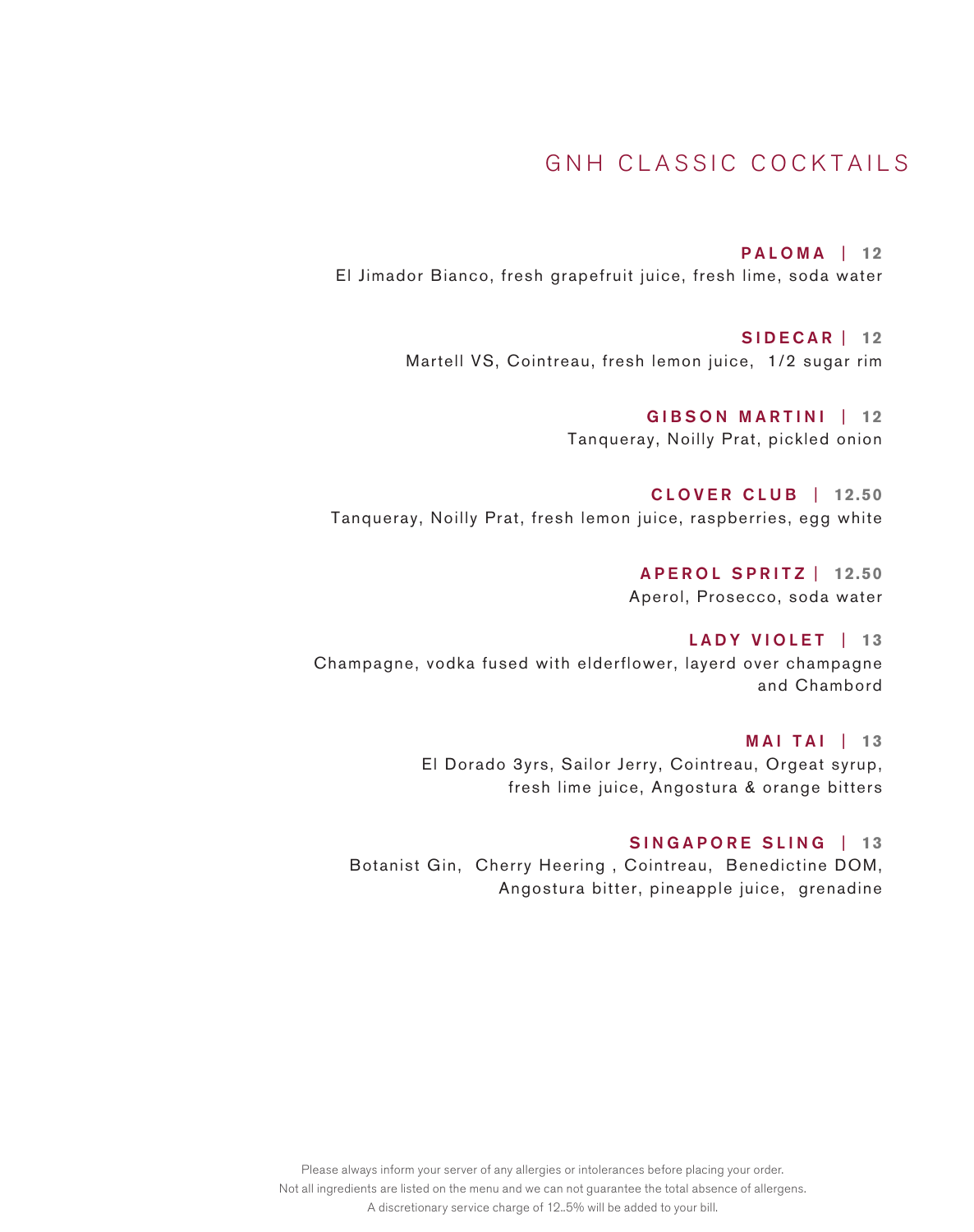# PERFECTLY SERVED GIN & TONIC

FRANKLIN & SONS TONIC WATER | **1.50**

CAORUNN | 41.8% | **10** Sweet and floral notes, served with apple, cinnamon and a dash of Peychauds Bitters

### SIPSMITH LONDON DRY | 41.6% | **10.50**

Dry with gentle lemon curd and soft sweet spiced notes, served with lemon peel and thyme

# ROKU | 43% | **10.50**

Crafted by Japanese artisans with 6 uniquely Japanese botanicals, served with a lemon twist & ginger

## SILENT POOL | 43% | **11**

Rich, juniper-driven spirit with floral layers of lavender and chamomile, served with orange twist & raspberry

## DRUMSHANBO GUNPOWDER | 43% | **11**

Slow distilled with a fresh citrus taste and spicy notes, served with a grapefruit slice and blackberry

# BOTANIST | 46% | **11**

Highly distinctive, complex floral gin, served with rosemary and a lemon twist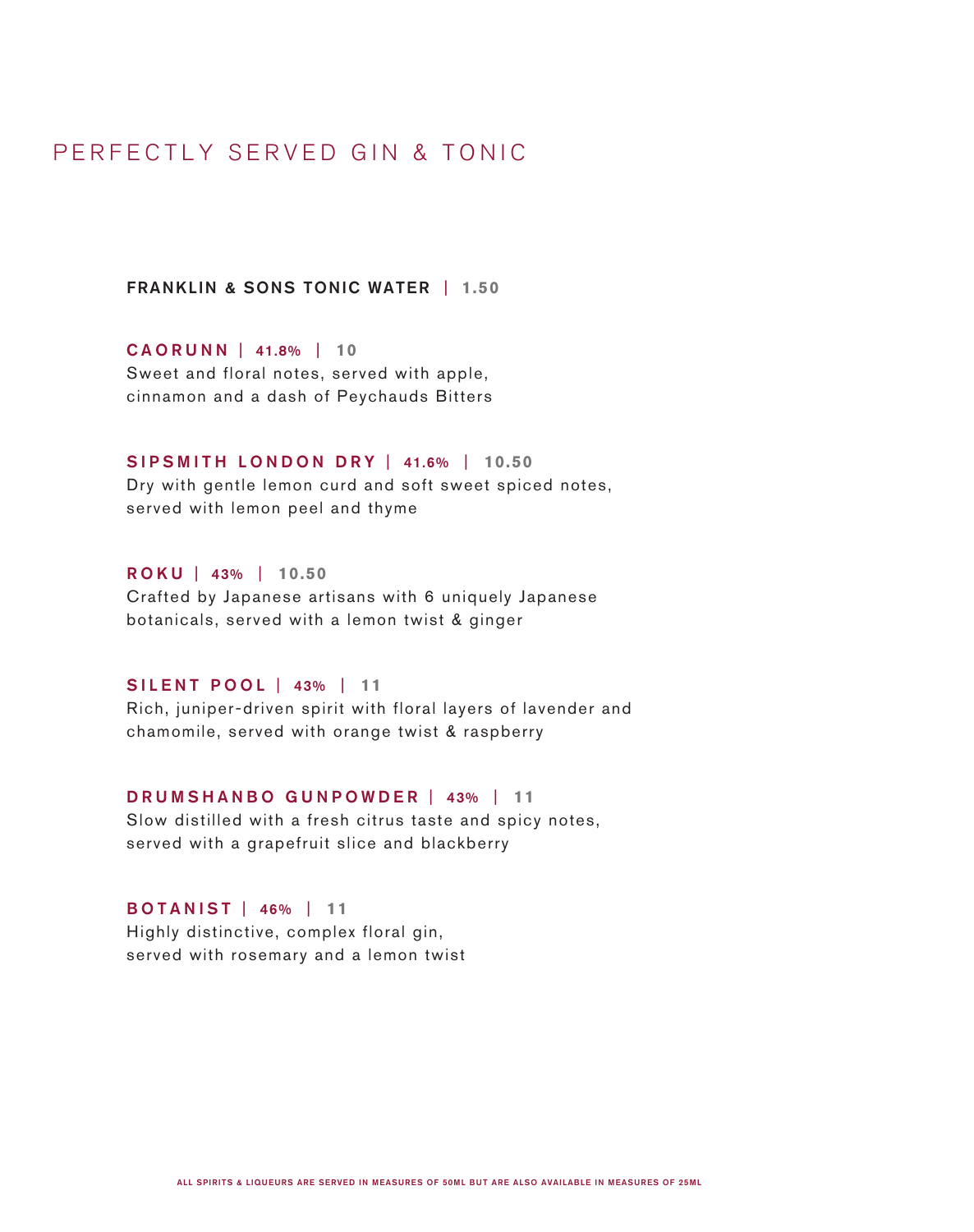# PERFECTLY SERVED GIN & TONIC

## FRANKLIN & SONS TONIC WATER | **1.50**

# TANQUERAY NO TEN | 47.3% | **11**

Intensely citrus nose with a sweet spiced and floral finish served with a grapefruit slice and a hint of salt

#### GIN MARE | 42.7% | **11**

Herbal and mossy notes, served with thyme and lemon peel

### BROOKLYN | 40% | **11**

Made using hand-cracked juniper berries & fresh citrus peels,

served with an orange twist & juniper berries,

# BATHTUB GIN | 43.3% | **11**

Fresh and bold with fragrant citrus and cardamom, served with a grapefruit slice

# ELEPHANT | 45% | **11.50** Complex but smooth, with floral, fruity and spicy flavours, served with dried apple and dried lemon wheel

MONKEY 47 | 47% | **13.50** Multibotanical complex bittersweet and citrus notes served with raspberries and grapefruit peel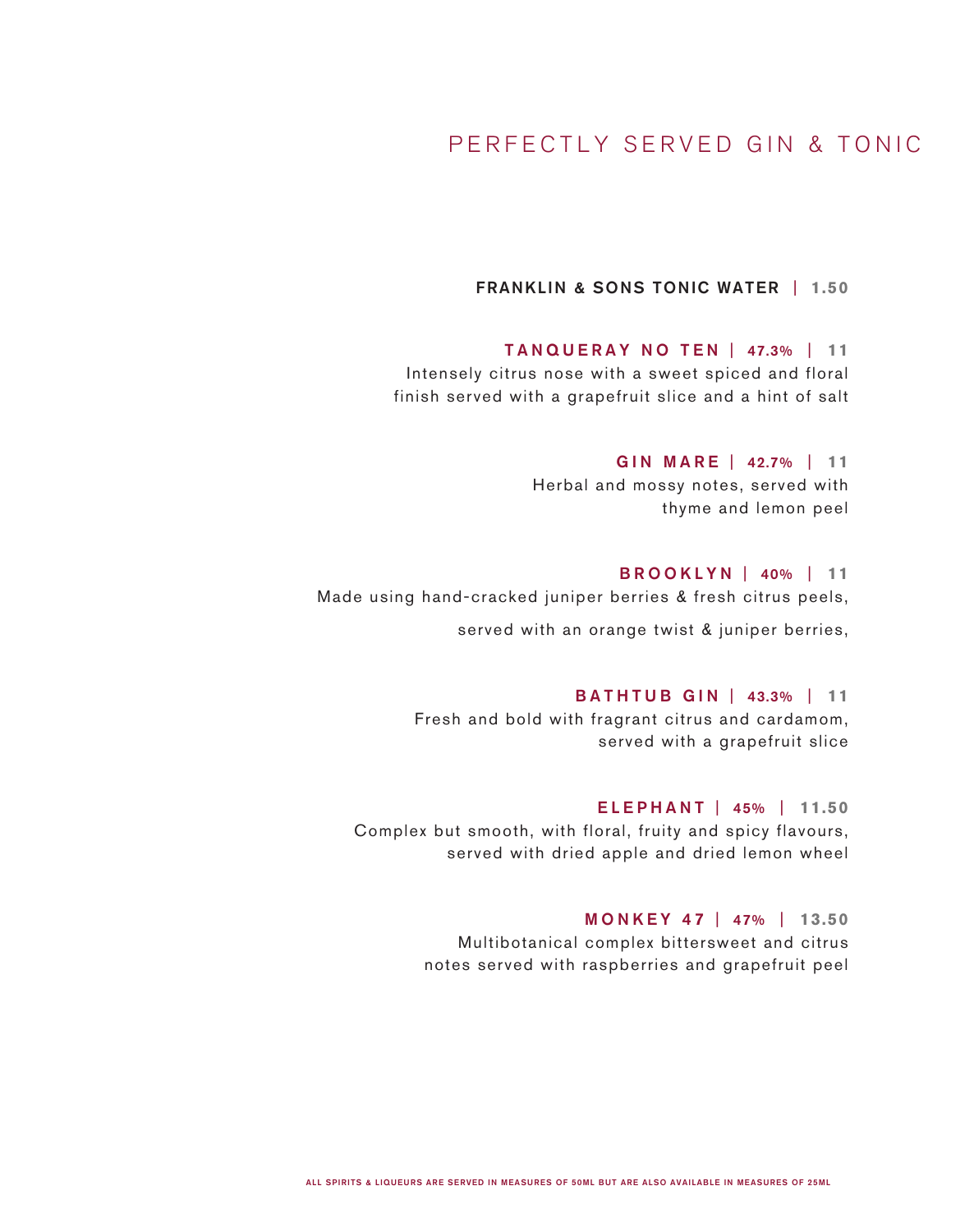# WINE

# WHITE WINE GLASS / BOTTLE

Vinho Verde Loureiro Alvarinho, Azevedo, Portugal | **8/29** Pinot Grigio, Ponte del Diavolo, Friuli-Venezia Giulia, Italy | **9/34** Marlborough Sauvignon Blanc, Tinpot Hut, New Zealand | **10/42** Chablis 1er Cru `Montmains`, Domaine Jean Goulley, France | **15/64** Sancerre, Domaine de la Villaudiere, France | **45** Albarino DO Rias Baixas, Mar de Frades, Spain | **56** Riesling Grand Cru Rosacker, Cave de Hunawihr, France | **62** Meursault, Vieux Clos du Château de Cîteaux, France | **87**

# ROSÉ GLASS / BOTTLE

Chateau de l'Aumerade Rose, Cotes de Provence, France | **9.50/37** Sancerre Rose, Domaine de la Villaudiere, France | **42** Whispering Angel, Côtes de Provence, France | **60**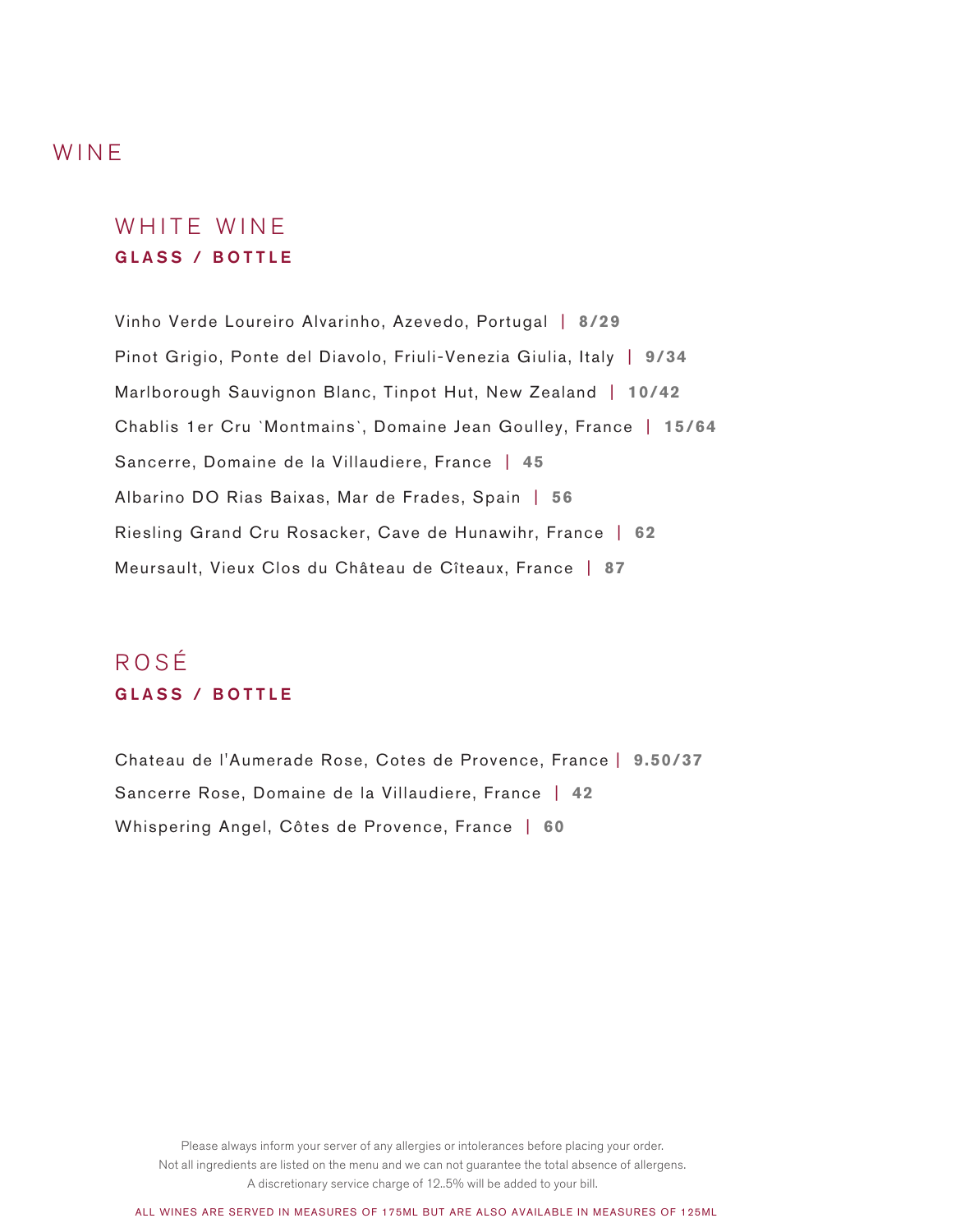# WINE

# RED WINE GLASS / BOTTLE

- Merlot, Veneto, Sacchetto, Italy | **8/29**
- Mendoza Malbec Clásico, Altos Las Hormigas, Argentina | **9.50/40**
	- Rioja Reserva, Ramón Bilbao, Spain | **10.50/40**
- Russian River Valley Pinot Noir, Sonoma County, California | **14/59**
	- Chianti Classico Carpineto, Italy | **47**
	- `Coudoulet de Beaucastel` Côtes-du-Rhône, France | **59**
		- Gevrey-Chambertin Domaine Bidault, France | **95**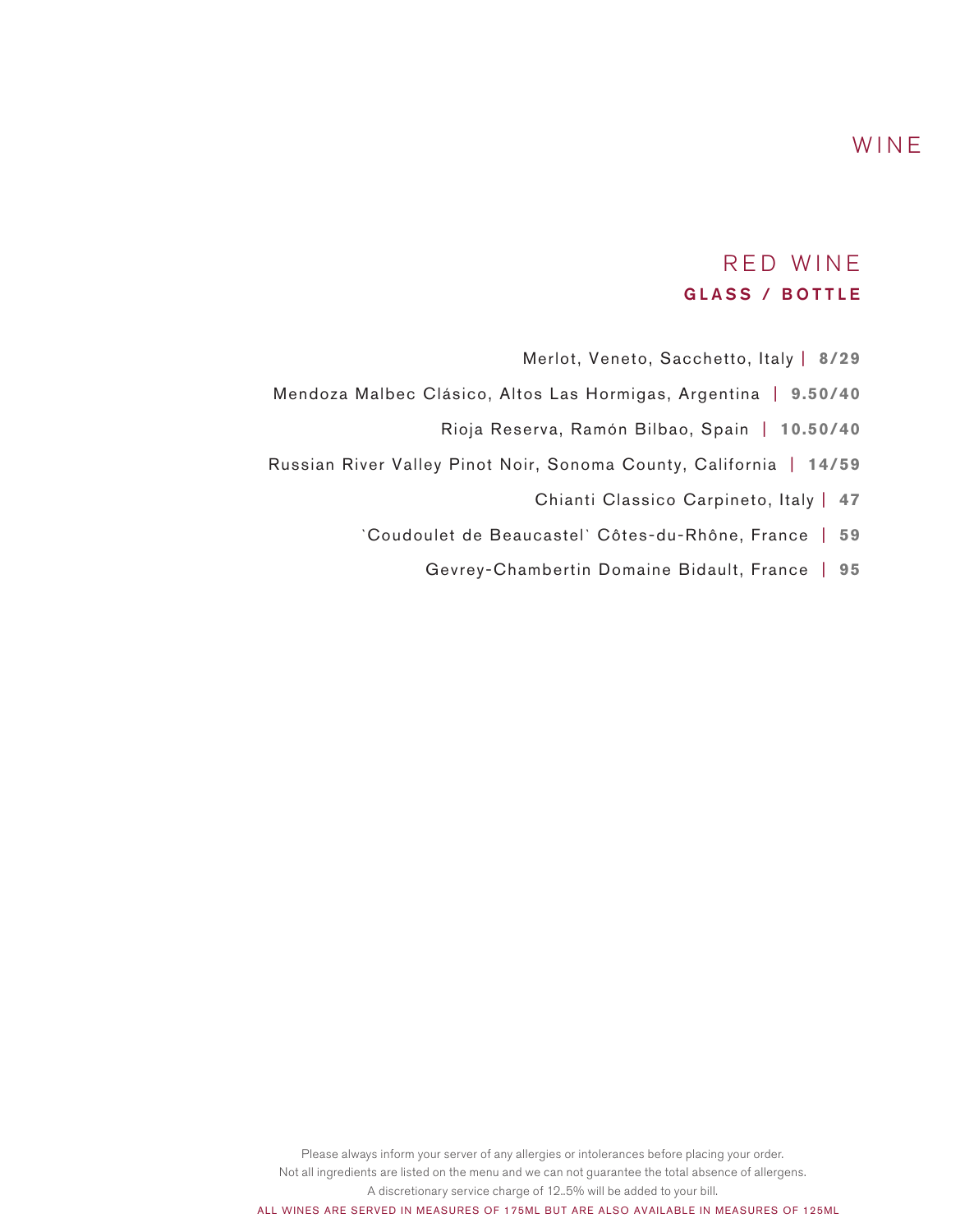# CHAMPAGNE & SPARKLING

## GLASS / BOTTLE

Prosecco Spumante Brut | **9.50/36** Champagne Bollinger Special Cuvée NV | **12.50/70** Champagne Bollinger Rosé | **15/95** Champagne Veuve Clicquot Yellow Label | **95** Champagne Charles Heidsieck Brut Reserve | **100** Champagne Rosé, Laurent Perrier | **140** Champagne Blanc de Blanc, Ruinart | **145** Champagne Dom Perignon | **290**

# BOTTLED BEER & CIDER

GNH Lager | **5.20** GNH IPA | **5.20** Meantime London Lager | **5.50** Punk IPA | **6**  Einstök Icelandic White Ale | **6**  Sassy Cidre L'inimitable | **6**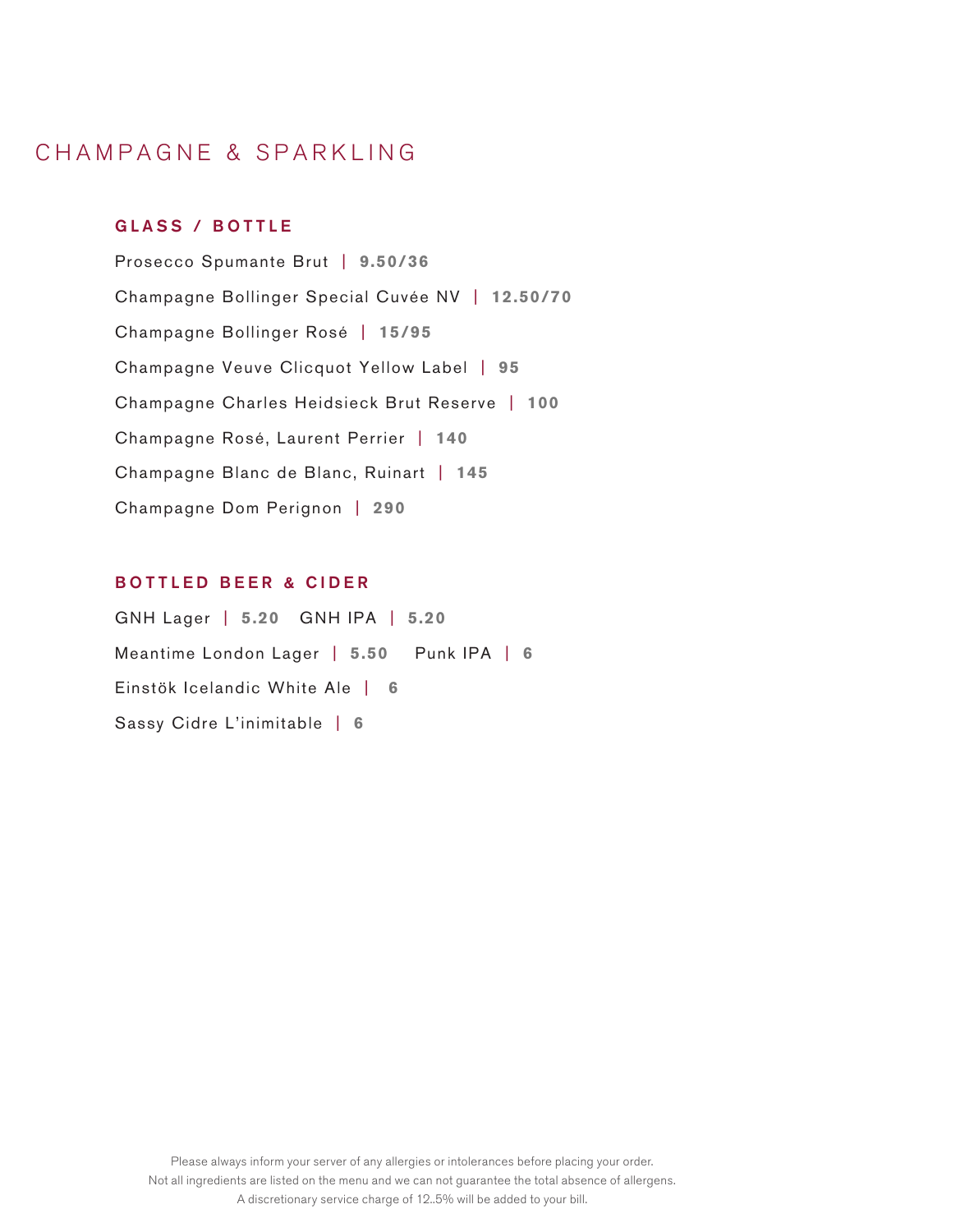# WHISKEY MENU

### AMERICAN WHISKEY

- Makers Mark | **10 .50** Wild Turkey Rye | **11**
- Gentleman Jack | **11.50** Knob Creek Rye | **12**
- Woodford Reserve Double Oak | **12.50** Elijah Craig 12-year-old | **12.50**
	- Four Roses Single Barrel Bourbon | **12.50** Koval four grain | **18**
		- Jeffersons Ocean Aged at Sea | **22**

### JAPANESE WHISKY

- Suntory Hakushu Distillers Reserve | **13.50**
	- Nikka Coffey Grain | **14.50**
	- Nikka From The Barrel | **15**
	- Suntory Hibiki Harmony | **16.50**
		- Tougouchi 12-year-old | **20**
	- Suntory Yamazaki 12-year-old | **28**

# IRISH WHISKEY

- Jameson | **9**
- Jameson Caskmates Edition | **10**
	- Bushmills 10-year-old | **11**
- Redbreast 12-year-old Single Pot Still| **13**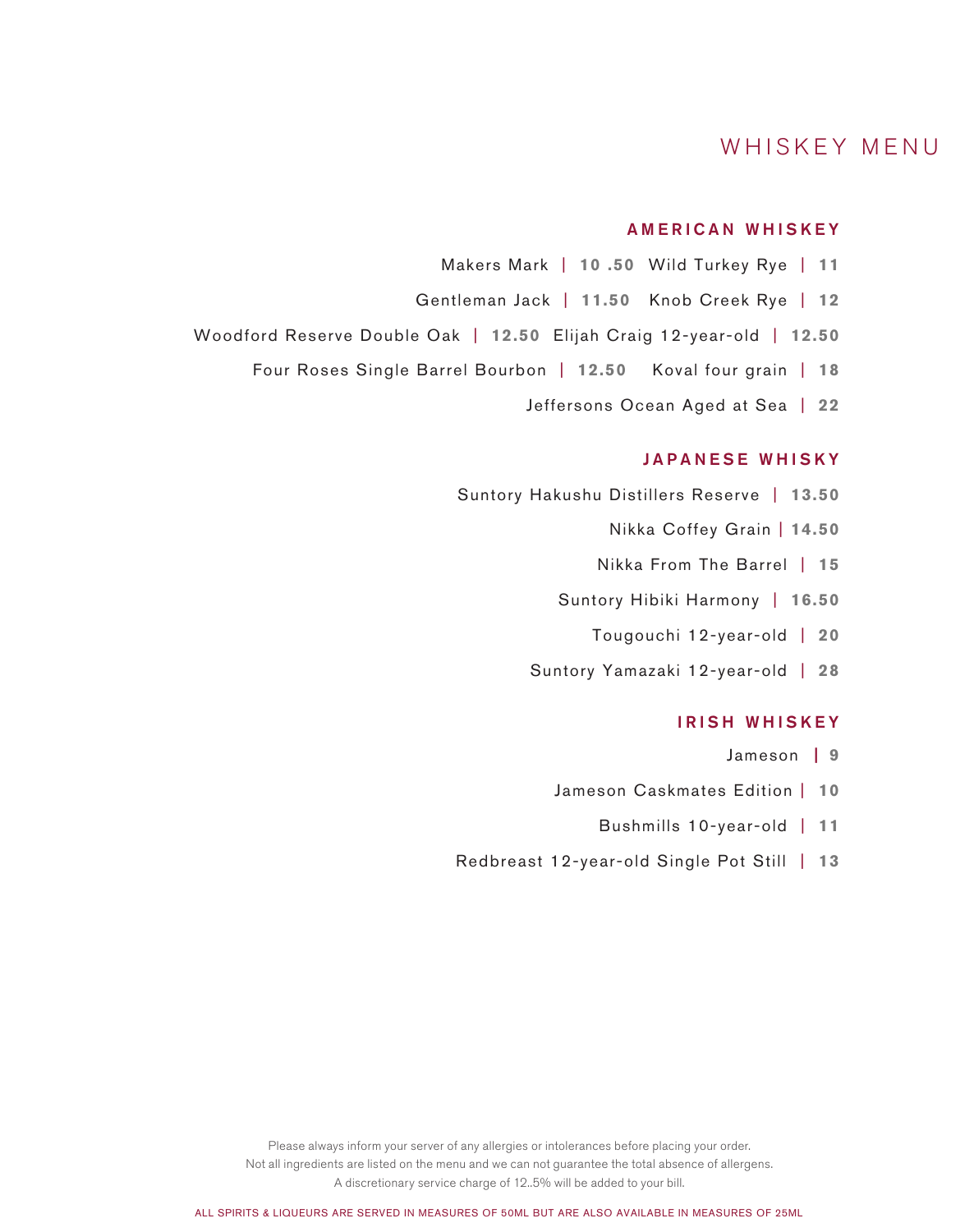# SCOTCH WHISKY

## HIGHLAND MALTS

Dalwhinnie 15-year-old | **11.50** Dalmore 12-year-old | **12** Oban 14-year-old | **13** Glenmorangie Quinta Ruban | **14** Aberfeldy 16-year-old | **16** Dalmore 15-year-old | **16** Dalmore Cigar Malt Reserve | **23** Dalmore 18-year-old | **26** Dalmore King Alexander III | **36**

## ISLAY MALTS

Bowmore 12-year-old | **11.50** Laphroaig 10-year-old | **12** Bruichladdich Port Charlotte 10-year-old | **15** Lagavulin 16-year-old | **15** Caol ila 18 year old | **20** Bowmore 18-year-old | **24**

### BLENDED SCOTCH WHISKY

Johnnie Walker Black Label | **9.50** Monkey Shoulder | **9.50** Johnnie Walker Blue Label | **36**

#### LOWLAND MALTS

Glenkinchie 12-year-old | **10.50** Auchentoshan Three Wood | **13.50**

### ISLAND MALTS

Highland Park 12-year-old | **10.50** Talisker 10-year-old | **11** Talisker Storm | **14.50** Glen Scotia Victoriana | **22**  Isle of Jura Malt 18-year-old | **25**

#### SPEYSIDE MALTS

Macallan Triple Cask 12-years-old | **14** Glenfarclas 15-year-old | **13** Benrinnes 15-year-old | **13** The Balvenie Caribbean Cask 14-year-old | **16** Glenfiddich 18-year-old | **19** Glenfiddich 21-year-old | **34** 

## UNIQUE/RARE

Auchentoshan 24 year old Noble | **56** Bruichladdich BlackArt 6.1 | **74** Kavalan Solist Vinho | **80**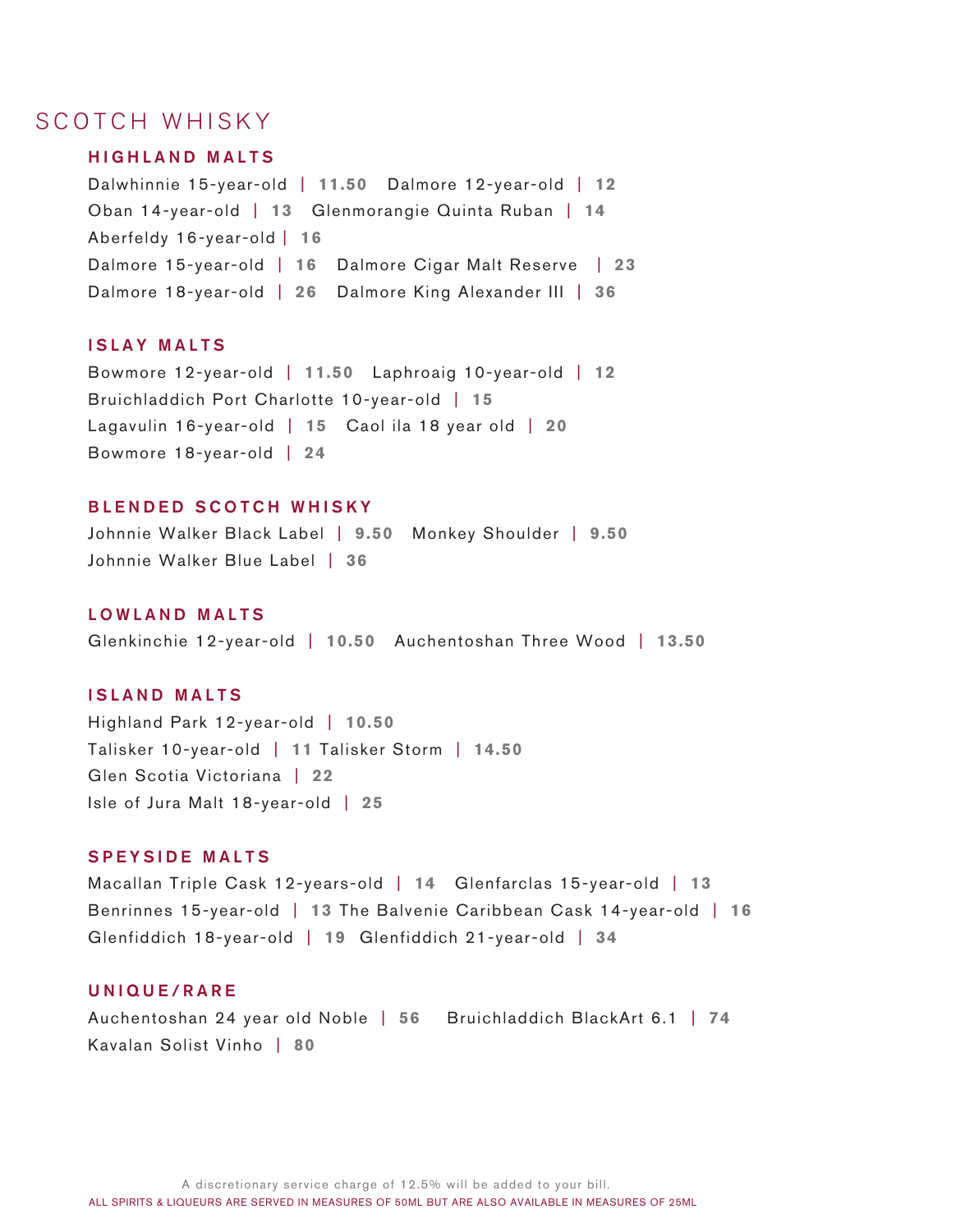# SPIRITS

### COGNAC

- Courvoisier VSOP | **10** Remy Martin VSOP | **11**
- Camus Elegance VSOP | **12** Merlet Brothers Blend Cognac | **12**
	- Audry Napoleon | **14** Audry Reserve Special | **20** 
		- Martell Cordon Bleu | **26**
		- Audry Memorial | **28** Courvoisier XO | **29**
		- Remy Martin XO | **31** Audry Exception | **48** 
			- Hennessy Paradis Extra | **140**

### ARMAGNAC

Baron de Sigognac VSOP | **10** Janneau XO | **20**

# CALVADOS

- Calvados VSOP Chauffe Coeur | **10**
	- Dupont Calvados VSOP | **13**

### TEQUILA & MEZCAL

- El Jimador Blanco | **9** Montelobos Mezcal | **11**
	- Patrón Silver | **13** Patrón Reposado | **14**
- Patrón Añejo | **16** Jose Cuervo Reserva Familia Añejo | **19**
	- Patrón Platinum | **52**

Please always inform your server of any allergies or intolerances before placing your order.

Not all ingredients are listed on the menu and we can not guarantee the total absence of allergens.

A discretionary service charge of 12..5% will be added to your bill.

ALL SPIRITS & LIQUEURS ARE SERVED IN MEASURES OF 50ML BUT ARE ALSO AVAILABLE IN MEASURES OF 25ML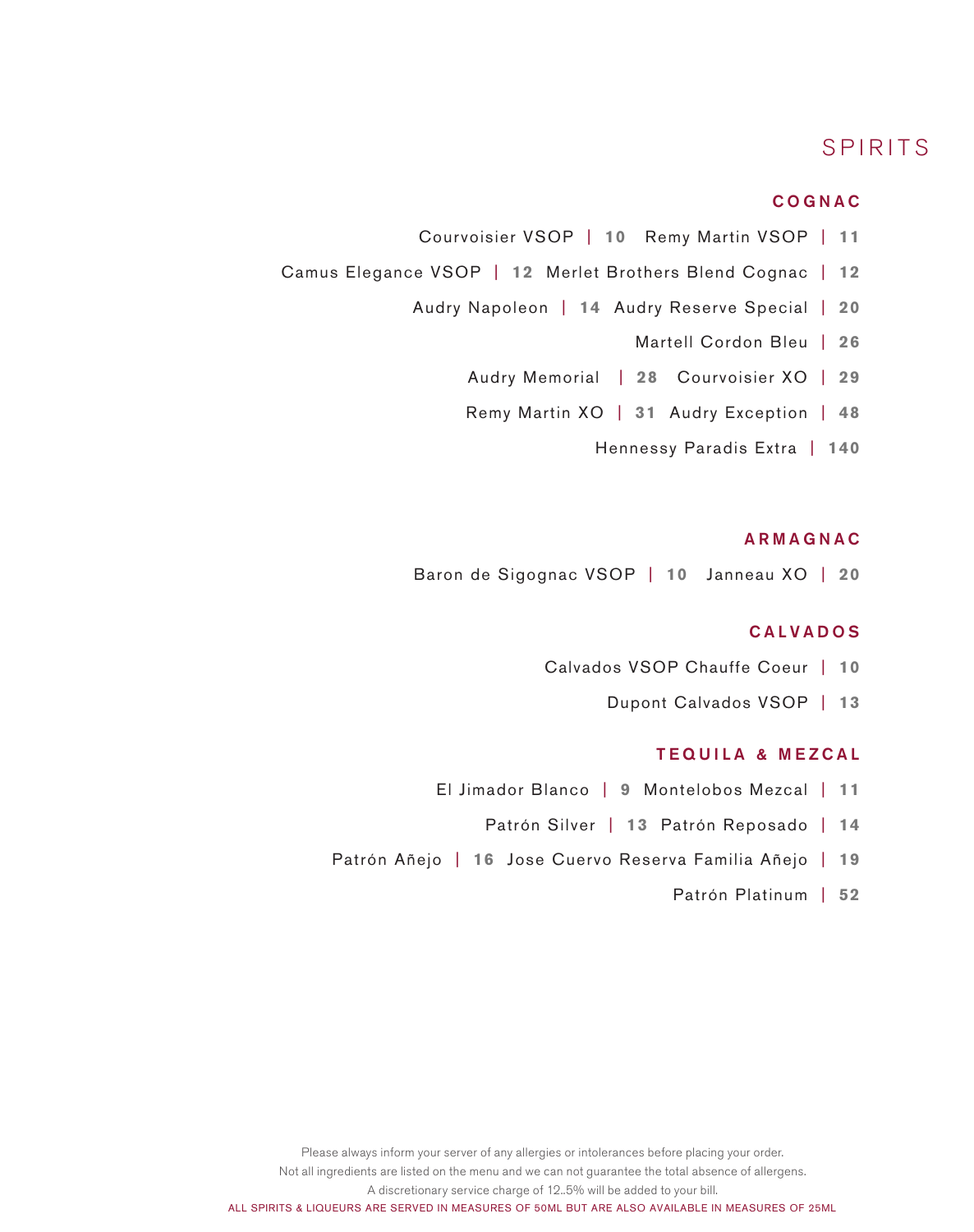# SPIRITS

### VODKA

Ketel One | **9** Black Cow | **9** Belvedere | **10.50** Konik's Tail | **11**  Absolut Elyx | **11** Grey Goose | **11** Ciroc | **11.50** Tito's | **12** Belvedere Lake Bartezek | **12** Belvedere Unfiltered | **13**

### GIN *Add Tonic* | **1.50**

Caorunn | **10** Hendricks | **10.50** Roku Gin | **10.50** Sipsmith London Dry | **10.50** Bathtub | **11** Gin Mare | **11** Tanqueray no Ten | **11** Silent Pool | **11** Botanist | **11**  Elephant Gin | **11.50** Salcombe Rosé Sainte Marie | **12**  Monkey 47 | **13.50** 

### RUM

Sailor Jerry Spiced | **8.50** Plantation 5-year-old | **9** El Dorado 3-year-old | **9** Bacardi 8-year-old | **10**  Goslings Black Seal | **10.50** Appleton Estate 12-year-old | **11.50** Diplomatico Reserva | **12.50** Mount Gay XO | **13** Santa Teresa 1796 | **13.50** Ron Zacapa 23-year-old| **14.50** Ron Zacapa XO | **28** Appleton 21-year-old | **32**

Please always inform your server of any allergies or intolerances before placing your order.

Not all ingredients are listed on the menu and we can not guarantee the total absence of allergens.

A discretionary service charge of 12..5% will be added to your bill.

ALL SPIRITS & LIQUEURS ARE SERVED IN MEASURES OF 50ML BUT ARE ALSO AVAILABLE IN MEASURES OF 25ML